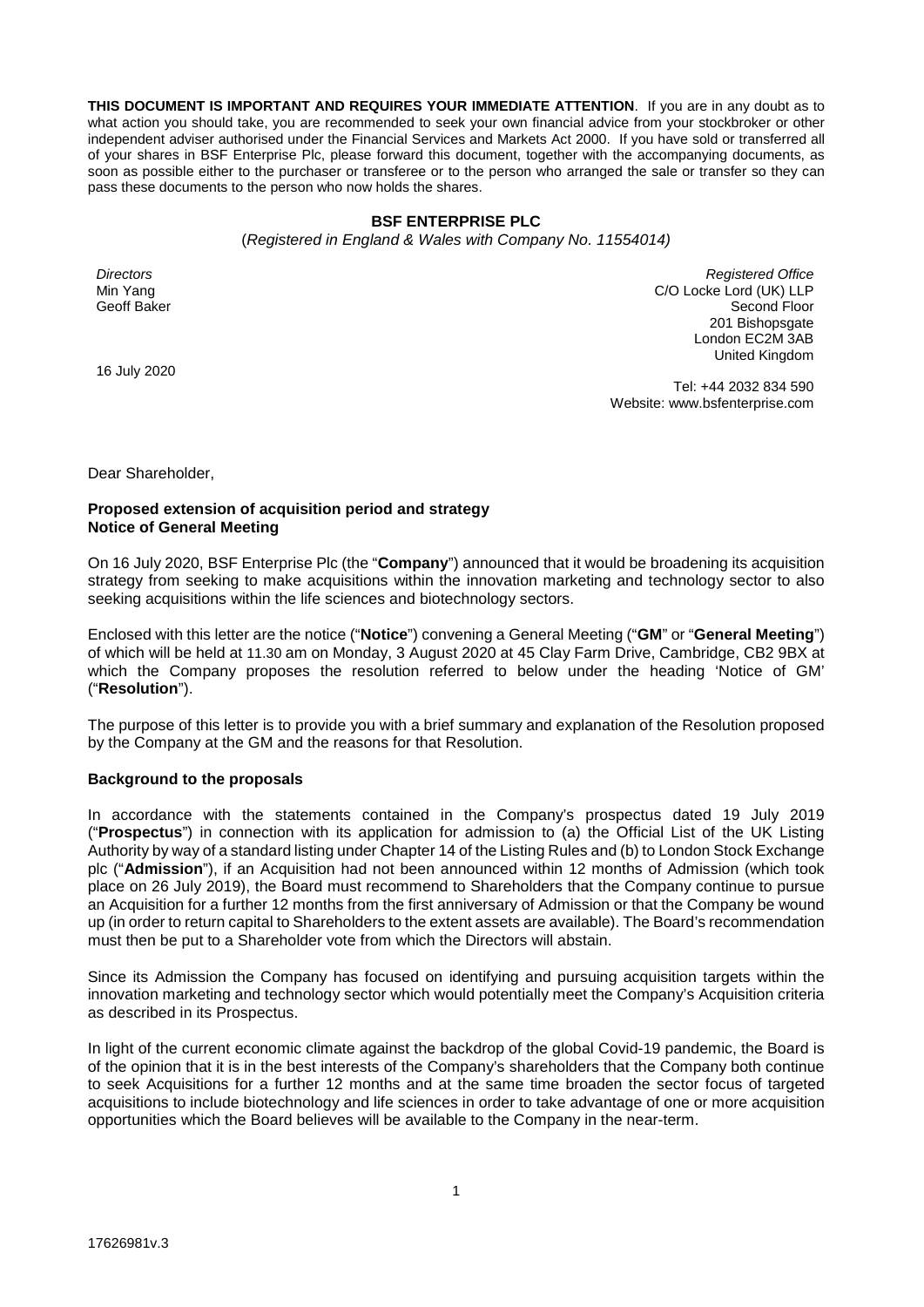Extending the timeframe for making one or more Acquisitions to 26 July 2021 will allow the Board more time to evaluate and conclude one or more Acquisitions rather than winding up the Company and returning any remaining assets to the Shareholders, which the Board does not believe to be in the best interests of Shareholders at this time.

The Board continues to actively pursue high growth business opportunities and is confident it will have identified and acquired such an investment business before 26 July 2021.

# **Notice of GM**

Enclosed with this letter is a Notice of GM and a form of proxy for use at the GM.

The Resolution is proposed as an Ordinary Resolution to (a) ratify and approve the broadening of the scope of the Company's acquisition strategy from acquisitions within the innovation marketing and technology sector to also seeking acquisitions within the life sciences and biotechnology sectors ("**Acquisitions**"); and (b) to approve the continuation of the Company's acquisition strategy for a further period of 12 months from 26 July 2020.

As an Ordinary Resolution, for the resolution to be passed in accordance with the requirements of the Companies Act 2006 (the "**Act**"), more than half of the votes cast must be in favour of the resolution.

It is the Board's recommendation that the Company continue to pursue one or more Acquisitions for a period of 12 months ending on 26 July 2021 and the Directors shall abstain from voting on the Resolution.

## **Shareholder voting and action to be taken**

Only Shareholders registered as holding ordinary shares of the Company at 11.30 am on 30 July 2020 shall be (or, if this meeting is adjourned, in the register of members at close of business on the day two days prior to the adjourned meeting) entitled to attend the GM and vote on the Resolution proposed (unless otherwise entitled to do so).

Due to the UK Government's recommendations in light of the ongoing COVID-19 pandemic and public health risk, and to ensure compulsory social distancing measures and hygiene precautions are maintained, the Board has determined that the General Meeting will be convened with the minimum quorum of shareholders present behind closed doors in order to conduct the business of the meeting and there will not be a business presentation or question and answer session. Anyone seeking to attend the General Meeting in person may be refused entry. The location address set out in the Notice of the General Meeting is given in order to comply with legal requirements.

The results of the poll votes on the Resolution will be announced, in the normal way, as soon as practicable after the conclusion of the General Meeting.

Shareholders are requested to therefore submit their votes in respect of the business to be discussed, electronically or by post in advance, as set out in the Notice of Meeting. Votes should be submitted via proxy as early as possible and Shareholders should appoint the Chair of the meeting as their proxy. If a Shareholder appoints someone else as their proxy, that proxy will not be able to attend the meeting in person or cast the Shareholder's vote.

Shareholders may submit any questions via email to the Company Secretary (geoffbaker@asfgroupltd.com).

If the Company considers it appropriate to adjust the arrangements for its General Meeting as a result of further UK Government guidance, we will communicate this at the earliest possible opportunity. Shareholders are advised to check the Company website for the latest position.

Please complete, sign and return the Form of Proxy as soon as possible (and, in any event, so as to be received not later than 11.30 am on Thursday, 30 July 2020), in accordance with the instructions printed on it.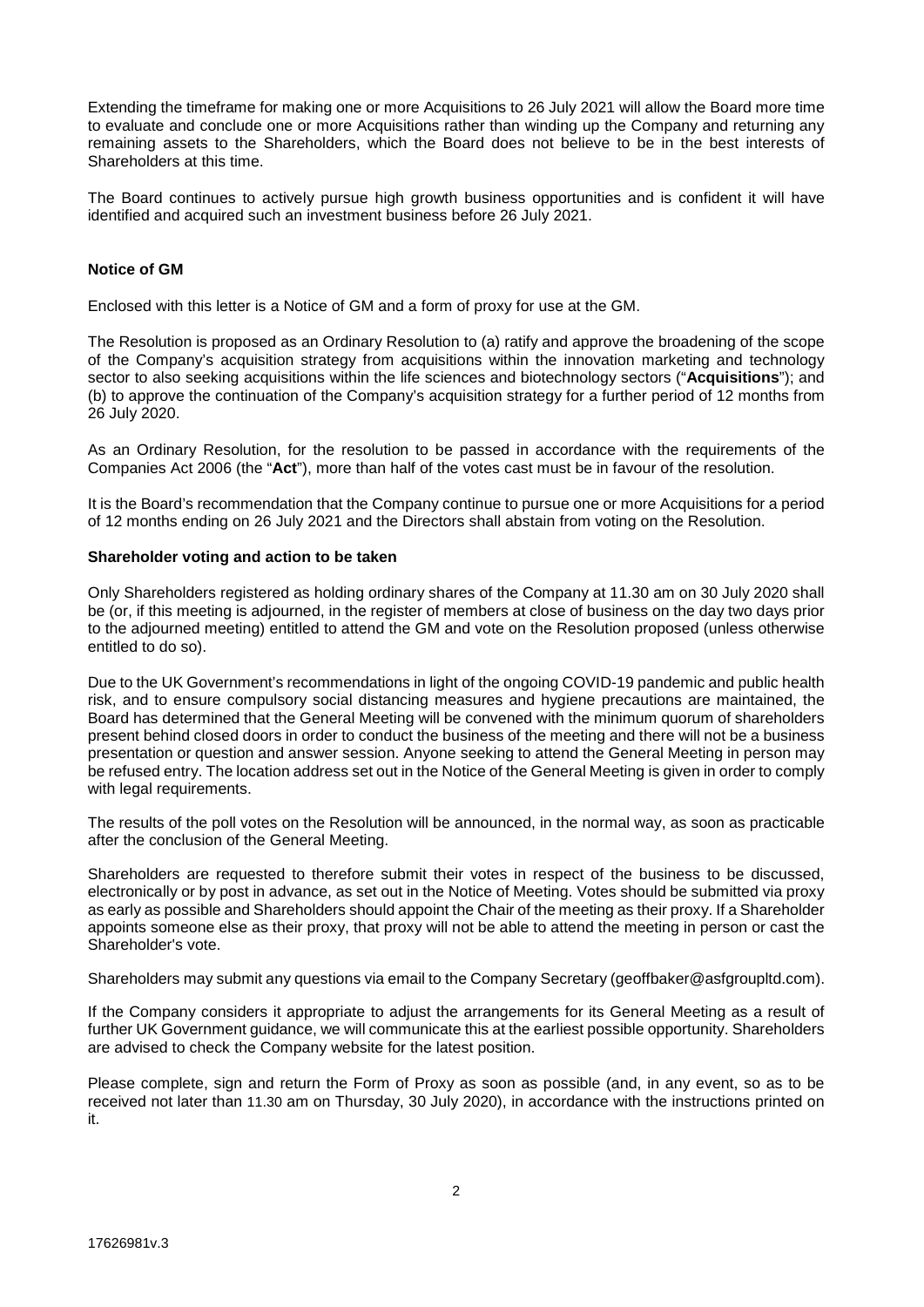## **Recommendation**

Your Board is of the opinion that all the proposals to be considered at the General Meeting are in the best interests of the Company and its Shareholders as a whole. Accordingly, the Board unanimously recommends that Shareholders vote, or procure the vote, in favour of the Resolution to be proposed at the General Meeting.

As noted above, the Directors shall abstain from voting on the Resolution.

If you are in any doubt about the contents of this document or the action you should take, you should immediately seek your own professional advice from your stockbroker, bank manager, solicitor, accountant or other appropriate independent financial adviser duly authorised under FSMA if you are resident in the United Kingdom or, if not, from another appropriately authorised independent financial adviser.

Yours faithfully,

**Min Yang Chairman**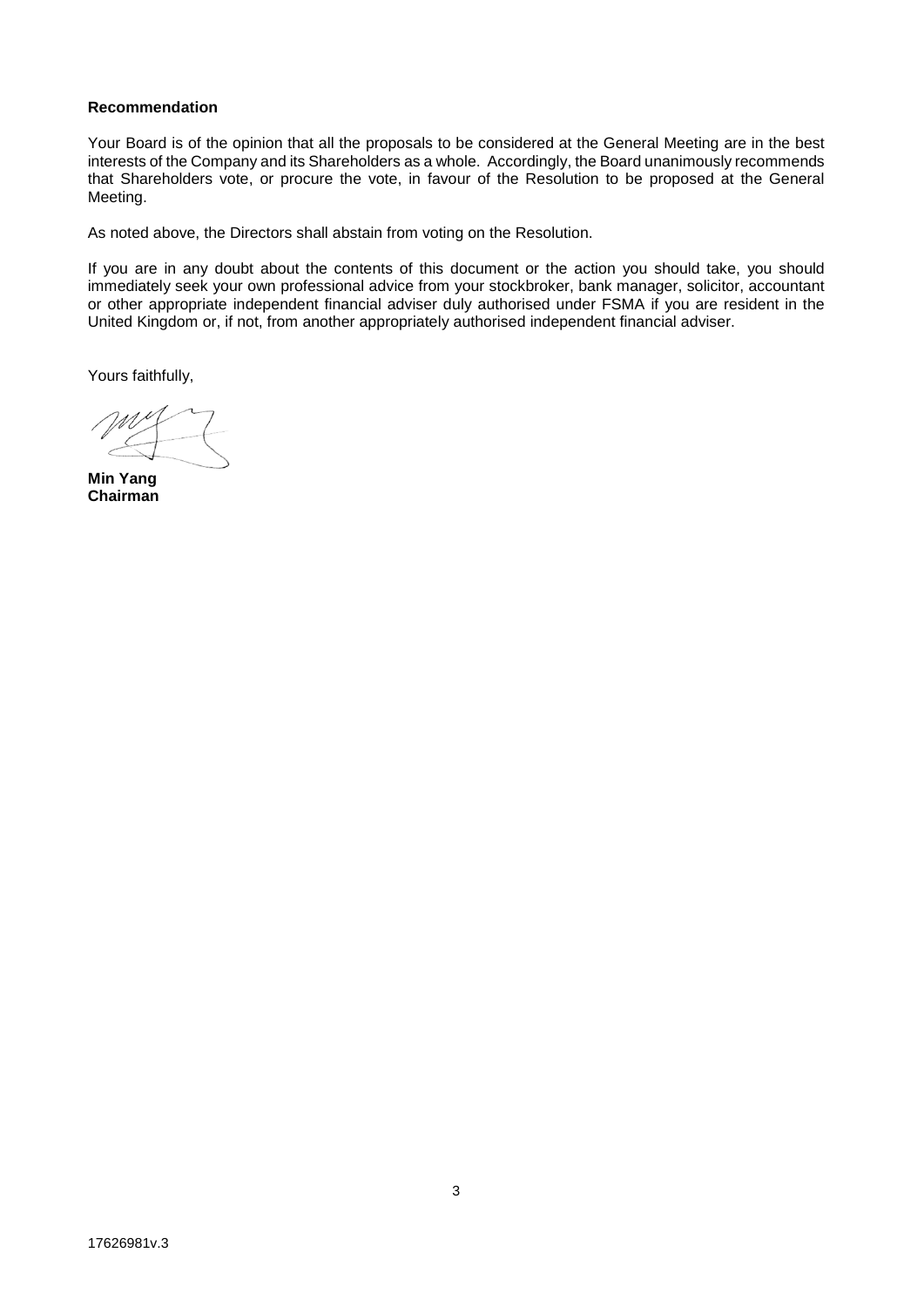# **BSF ENTERPRISE PLC**

(*Incorporated in England & Wales with Company No. 11554014)* \_\_\_\_\_\_\_\_\_\_\_\_\_\_\_\_\_\_\_\_\_\_\_\_\_\_\_\_\_\_\_\_\_\_\_\_\_\_\_\_

# **NOTICE OF GENERAL MEETING**  \_\_\_\_\_\_\_\_\_\_\_\_\_\_\_\_\_\_\_\_\_\_\_\_\_\_\_\_\_\_\_\_\_\_\_\_\_\_\_\_

Notice is hereby given that a general meeting of BSF Enterprise Plc (the "**Company**") will be held on 11.30 am on Monday, 3 August 2020 at 45 Clay Farm Drive, Cambridge, CB2 9BX for the following purposes:

To consider and, if thought fit, pass the below Resolution which will be proposed as an Ordinary Resolution:

## **Ordinary Resolution**

To:

- (a) approve and ratify the change in scope of the Company's acquisition strategy from acquisitions within the innovation marketing and technology sector to also seeking acquisitions within the life sciences and biotechnology sectors; and
- (b) approve, for a further period of 12 months ending on 26 July 2021, the continuation of the Company's pursuit of such acquisition strategy in the manner more particularly described in Part I of the prospectus published by the Company dated 19 July 2019 in connection with its application for admission to the Official List of the UK Listing Authority by way of a standard listing under Chapter 14 of the Listing Rules and to London Stock Exchange plc.

# **BY ORDER OF THE BOARD OF DIRECTORS**

Geoff Baker Company Secretary

16 July 2020

**Notes:** 

**The below notes include the normal proxy guidance for a General Meeting and rights to attend which are required to be included to comply with company law requirements. However, in light of the COVID-19 virus situation, Shareholders and their proxies or corporate representatives may not be allowed to attend the meeting. We strongly recommend that you appoint the chairman of the General Meeting as your proxy.** 

## **Entitlement to attend and vote**

1. The right to attend and vote at the meeting is determined by reference to the Company's register of members. Only a member entered in the register of members at 11.30 am on 30 July 2020 (or, if this meeting is adjourned, in the register of members at close of business on the day two days prior to the adjourned meeting) is entitled to attend and vote at the meeting and a member may vote in respect of the number of Ordinary Shares registered in the member's name at that time. Changes to the entries in the register of members after that time shall be disregarded in determining the rights of any person to attend and vote at the meeting.

## **Proxies**

- 2. As a member of the Company you are entitled to appoint a proxy to exercise all or any of your rights to attend, speak and vote at a general meeting of the Company and you should have received a proxy form with this notice of meeting. You can only appoint a proxy using the procedures set out in these notes and the notes set out in the proxy form.
- 3. Appointment of a proxy does not preclude you from attending the meeting and voting in person. If you have appointed a proxy and attend the meeting in person, your proxy appointment will automatically be terminated.
- 4. A proxy does not need to be a member of the Company but must attend the meeting to represent you. To appoint as your proxy a person other than the Chairman of the meeting, insert their full name in the space provided in the proxy form. If you sign and return the proxy form with no name inserted in the box, the Chairman of the meeting will be deemed to be your proxy. Where you appoint as your proxy someone other than the Chairman, you are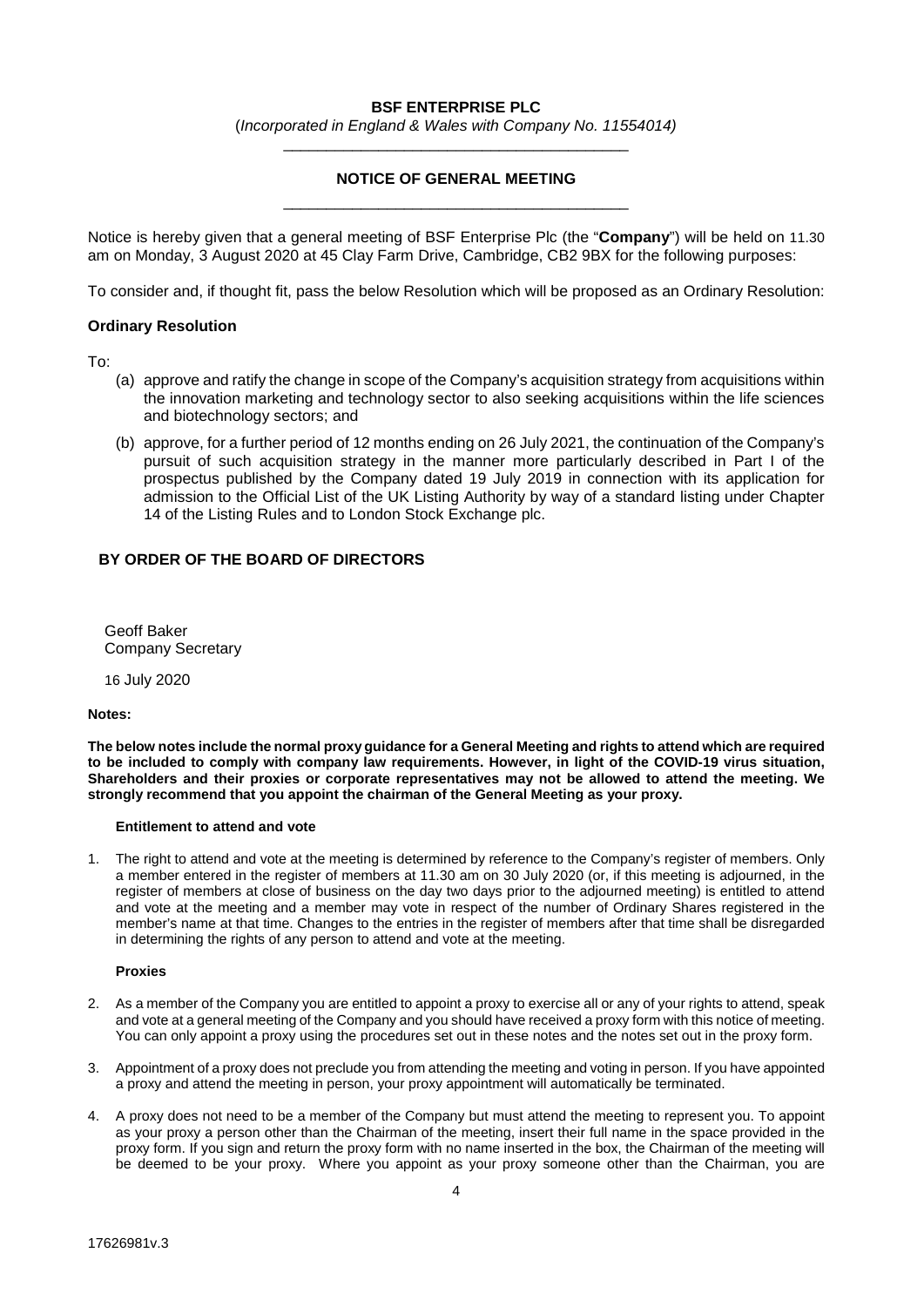responsible for ensuring that they attend the meeting and are aware of your voting intentions. If you wish your proxy to make any comments on your behalf, you will need to appoint someone other than the Chairman and give them the relevant instructions directly.

- 5. You may appoint more than one proxy provided each proxy is appointed to exercise rights attached to different shares. You may not appoint more than one proxy to exercise rights attached to any one share. To appoint more than one proxy, you will need to complete a separate proxy form in relation to each appointment. Additional proxy forms may be obtained by contacting the Company's registrar at Share Registrars Limited, The Courtyard, 17 West Street, Farnham, Surrey, GU9 7DR; Tel. 01252 821390.
- 6. If you submit more than one valid proxy appointment, the appointment received last before the latest time for the receipt of proxies will take precedence.
- 7. Any power of attorney or any other authority under which the proxy form is signed (or a duly certified copy of such power or authority) must be included with the proxy form.
- 8. To be valid for the meeting, a form of proxy should be completed, signed and lodged (together with any power of authority or any other authority under which it is signed or a duly certified copy of such power of authority) with the Company's registrar:
	- by email to voting@shareregistrars.uk.com; or
	- by post to Share Registrars Limited The Courtyard, 17 West Street, Farnham, Surrey, GU9 7DR,

## **no later than 11.30 am on Thursday, 30 July 2020.**

- 9. To direct your proxy how to vote on the resolution mark the appropriate box on the proxy form with an 'X' To abstain from voting on the resolution, mark the box "vote withheld". A "vote withheld" is not a vote in law which means that the vote will not be counted in the calculation of votes "for" and "against" the resolution. Marking "Discretionary", or failing to mark any box against the resolution, will mean your proxy can vote as he or she wishes or can decide not to vote at all.
- 10. The Chairman of the meeting shall act as a proxy unless another proxy is desired, in which case, insert full name of your proxy in the space provided in the proxy form. A proxy will act in his/her discretion in relation to any business, other than that above, at the meeting (including any resolution to amend a resolution or to adjourn the meeting).
- 11. In the case of a corporation, the proxy form must be executed under its common seal or signed on its behalf by an attorney or officer of the corporation.
- 12. In the case of joint holders, the vote of the senior holder shall be accepted to the exclusion of the votes of other joint holders. For this purpose, seniority shall be determined by the order in which the names of such holders stand in the register of members in respect of the joint holding.
- 13. To appoint one or more proxies or to give an instruction to a proxy (whether previously appointed or otherwise) via the CREST system, CREST messages must be received by the issuer's agent (ID number 7RA36) not later than 48 hours before the time appointed for holding the meeting. For this purpose, the time of receipt will be taken to be the time (as determined by the timestamp generated by the CREST system) from which an issuer's agent is able to retrieve the message. The Company may treat as invalid a proxy appointment sent by CREST in the circumstances set out in Regulation 35(5)(a) of the Uncertificated Securities Regulations 2001.

## **Corporate representatives**

14. A corporation which is a member can appoint one or more corporate representatives who may exercise, on its behalf, all its powers as a member provided that no more than one corporate representative exercises powers over the same share.

## **Nominated persons**

- 15. Any person to whom this notice is sent who is a person nominated under section 146 of the Companies Act 2006 to enjoy information rights (a "**Nominated Person**") may have a right under an agreement between him and the shareholder by whom he was nominated, to be appointed (or to have someone else appointed) as a proxy for the meeting. If a Nominated Person has no such proxy appointment right or does not wish to exercise it, he may, under any such agreement, have a right to give instructions to the member as to the exercise of voting rights.
- 16. The statement of the rights of members in relation to the appointment of proxies as stated above does not apply to Nominated Persons. The rights described in that paragraph can only be exercised by members of the Company.

## **Issued Share Capital and Total Voting Rights**